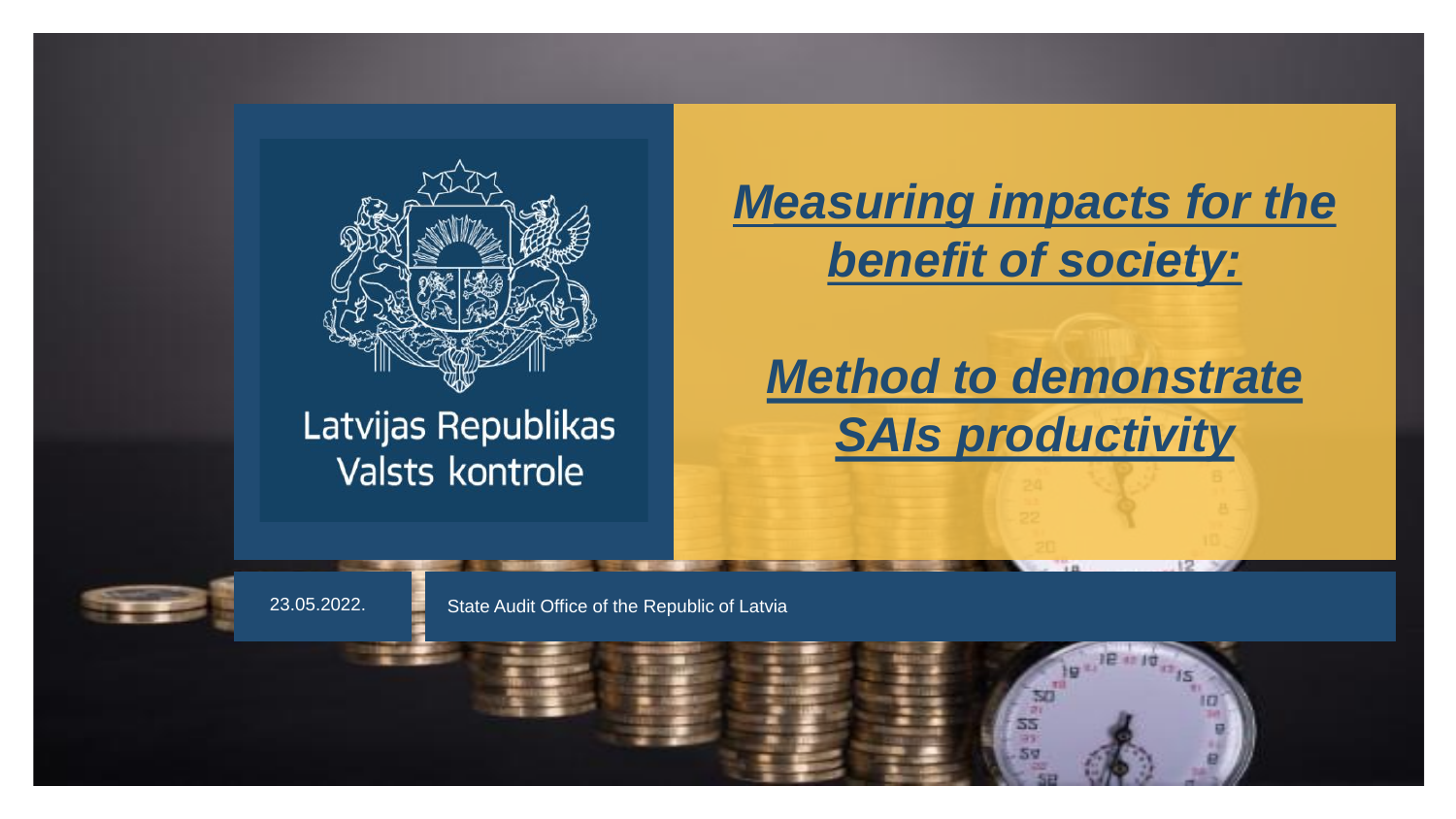



**Strategy of State Audit Office (2022-2025)**: a medium-term policy document, which sets out the strategic objectives, priorities, and planned results of the State Audit Office for the next four year.

Issues related to audit recommendations and their impact built into **2 strategic objectives**:

- $\triangleright$  SO1: Promote sound public spending to maximize the benefits to the public.
- ➢ SO3: Increase the impact of the work of the State Audit Office for the public benefit.

#### Strategy set two indicators for audit recommendations:



**Strategy 2022-2025** of the State Audit Office of the Republic of Latvia

> the recommendations that the SAI Latvia provides after an audit are implemented, including increase of those introduced the initial reporting period



Double financial return for every euro invested in ensuring the operation of the SAI Latvia

Inform society on the implementation of audit recommendations:



 $\triangleright$  Further develop the recommendation platform

Elaborate cooperation with the Parliament (Saeima) in reporting on recommendations

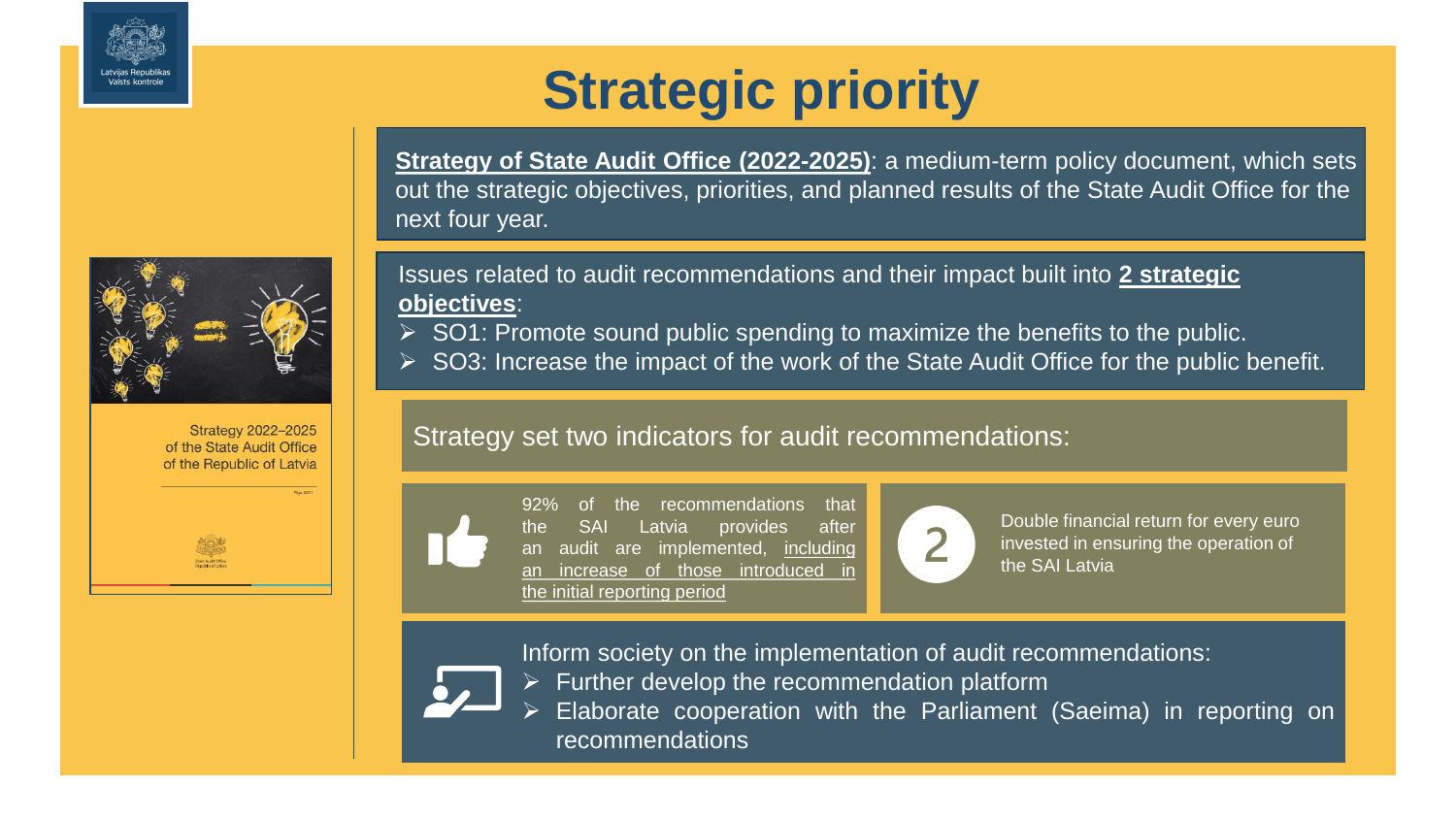

# **Why measure financial impact?**

#### **INTOSAI-P 12**

#### **INTOSAI CBC**  Strengthening Supreme Audit Institutions: A guide for improving performance



### Why?

- $\triangleright$  most easily recognized and calculated by the auditor
- $\triangleright$  easily understood by and explained to society
- $\triangleright$  by developing financial impact assessment skills, raise awareness of other types of impact generated from audit work

### What the financial impact shows:

- $\triangleright$  additional revenue and savings that the audited entities have achieved through implementation of the SAO's recommendations
- $\triangleright$  value and impact for society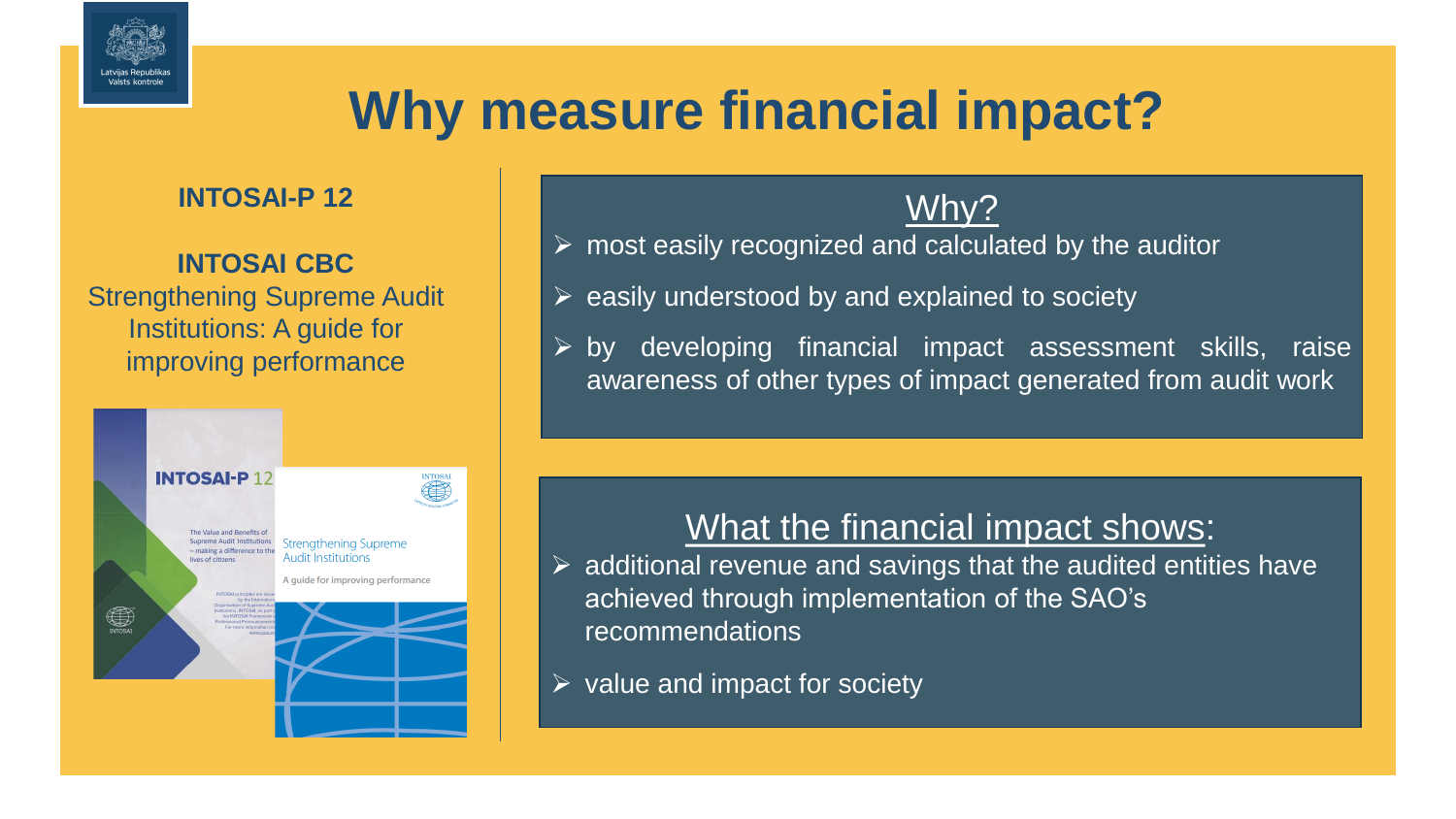## **Impact of SAO's work**

Latvijas Republikas Valsts kontrole

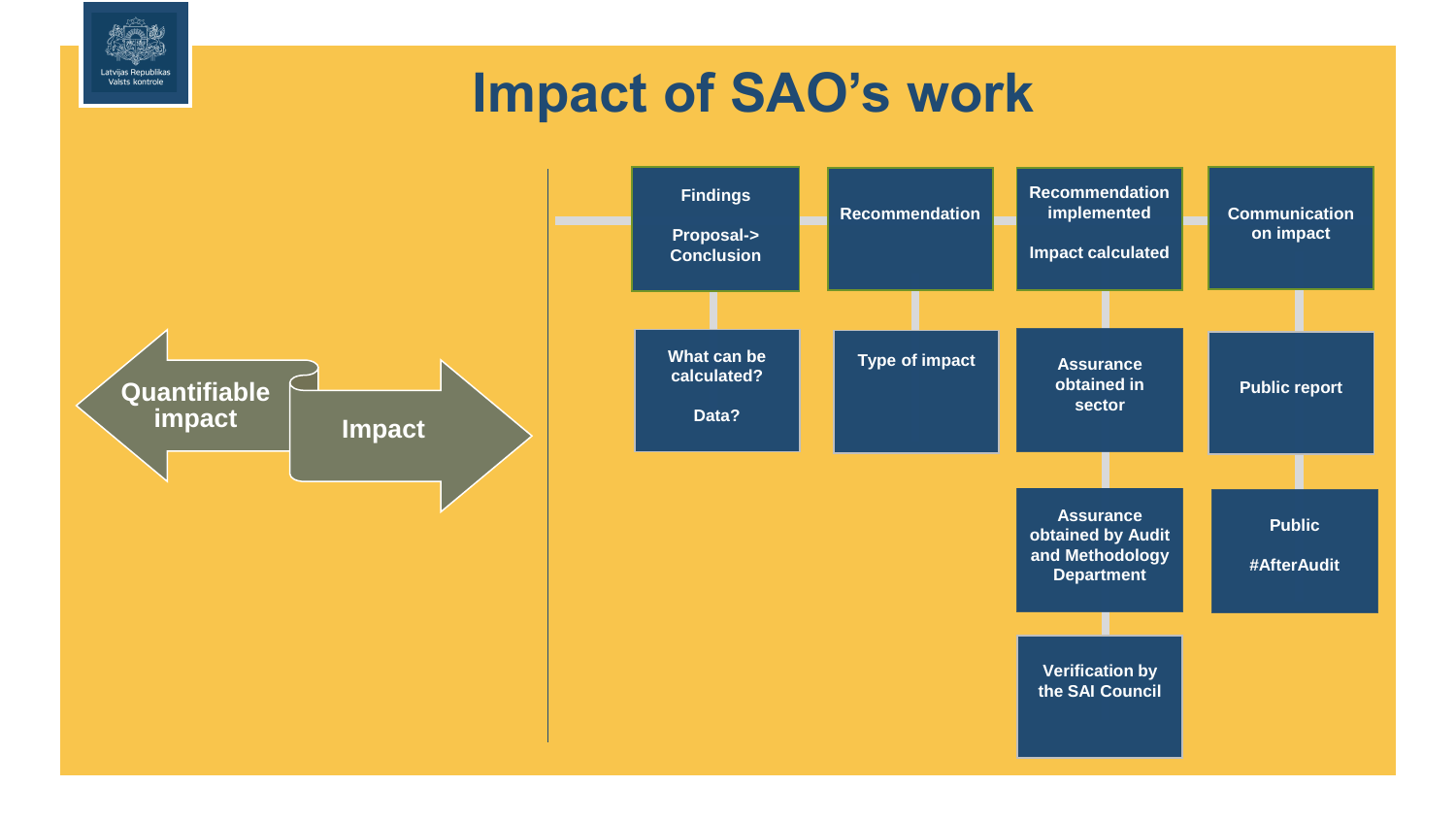

## **Guidelines**

| г<br>L |  |
|--------|--|
| Đ<br>г |  |
| ٥<br>г |  |
|        |  |
|        |  |

Guidelines on defining the impact of SAI Latvia recommendations



User: SAI Latvia auditors



Purpose: to assist auditors in taking decisions on what type of impact is the most appropriate in each situation, under what circumstance the auditor can ascertain whether the impact can be attributed to results of the SAIs work, what considerations to take into account when defining the time period for which impact is calculated, how to determine the timing for calculations of impact, main principles to take into account for calculations, etc.

# **During the audit**

- $\triangleright$  Identification of audit topics
- $\triangleright$  Evidence gathering phase
- $\triangleright$  Audit report approval and publication phase
- ➢ Implementation of recommendations phase
	- $\triangleright$  Calculation of impact phase
	- $\triangleright$  Impact calculation review phase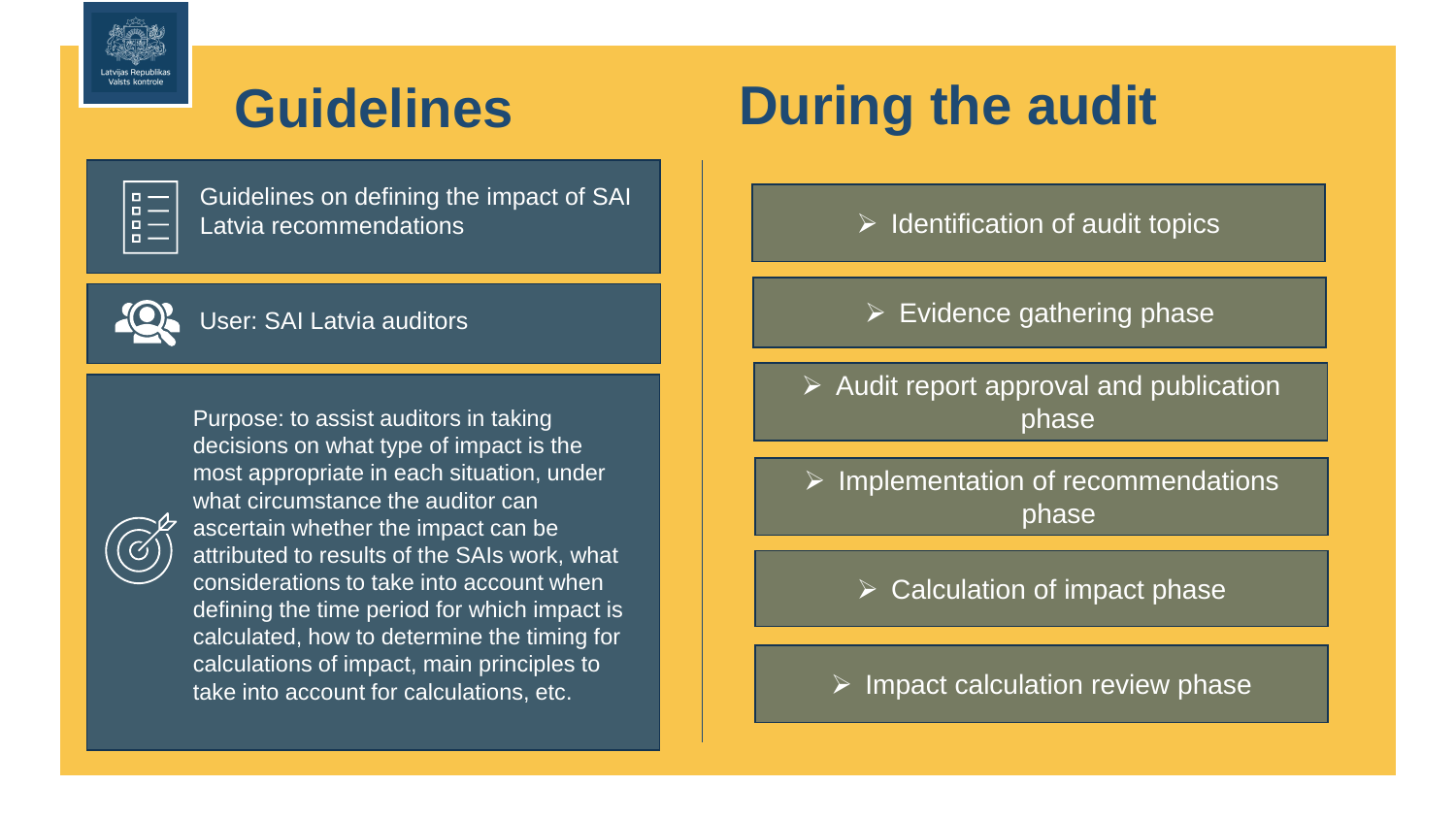

### **Algorithm & calculation impact**

**1. Deficiencies identified in the audit (non-economical, inefficient, costly, overpaid, etc.)**

- **during preparation of audit proposal**
- **in audit plan**
- **at the state of obtaining audit evidence**

**2. What are the consequences of the deficiencies? Which one? E.g. damage, unnecessary expenses, slow processes, double work load, etc.**

**3. Are the consequences quantifiable? Policy planning documents, applications for policy initiatives, performance indicators, criteria for achieving goals, etc.**

- •**calculations have been made by the audited entity, others involved, another sector that has to deal with the consequences, etc.**
- **if «not», can auditors make such calculations?**

**4. Audit provides a recommendation to address the identified deficiencies**

**5. Audited entity has implemented the recommendation thus preventing/reducing the consequences of deficiency and SAI Latvia can attribute the impact to the result of its work** 

**6. Auditors make a calculation or rely on another calculation on the impact – financial impact, consumer benefits or economic impact**

**! Remember to consider significant costs, if any, that have been incurred to implement the recommendation**

Type of impact also depends on the extent to which the auditor identifies/is aware of the consequences of deficiencies identified in the audit

Impact identification algorithm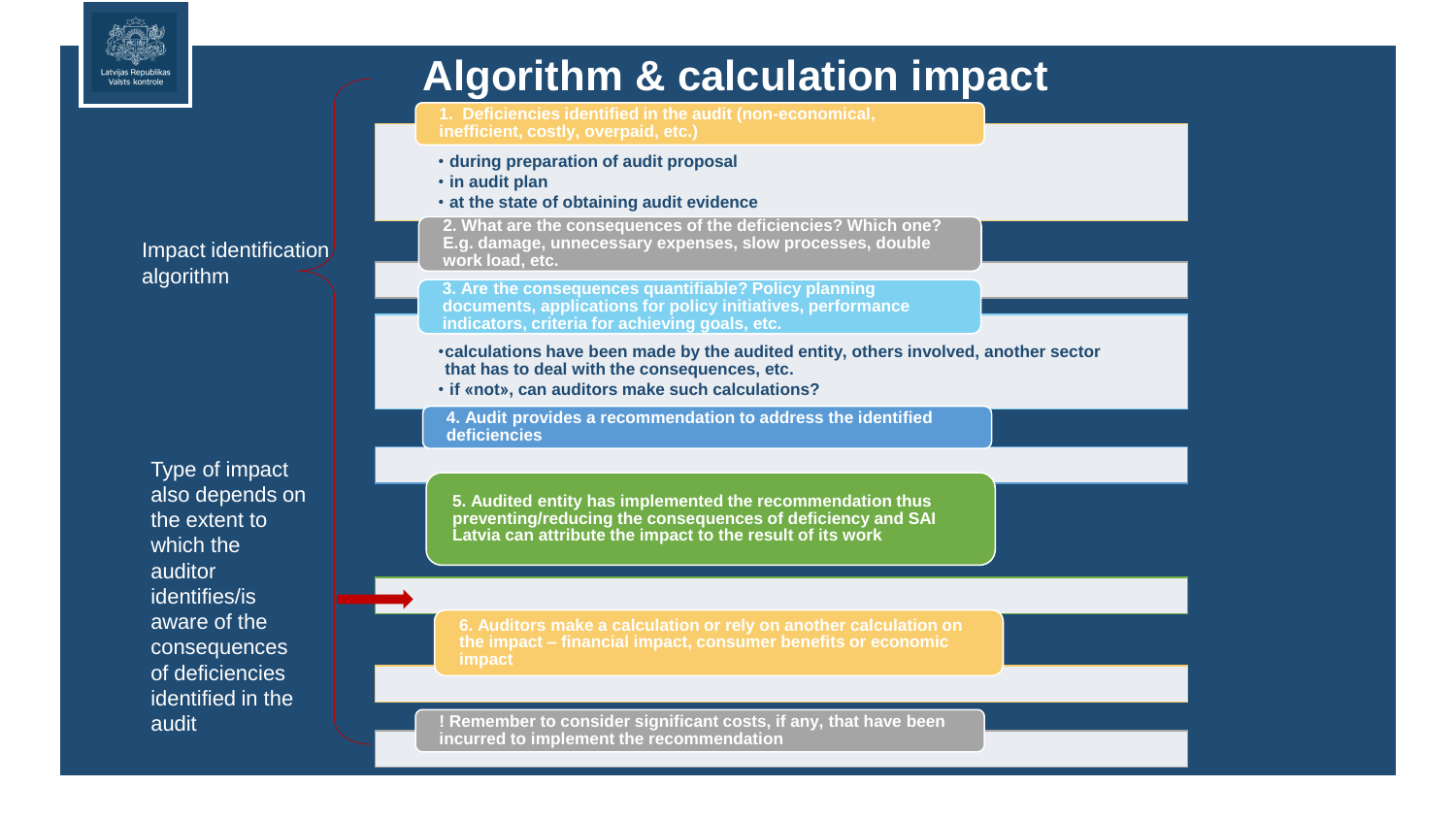







Identification and approval of audit topics, each year

Audit

Implementation of the audit recommendations No later than 31 March each year, the sector heads ensure data is entered and processed in *TeamMate*

Audit departments identify and calculate the financial impact of recommendations that have been introduced in the respective year and previous year(s)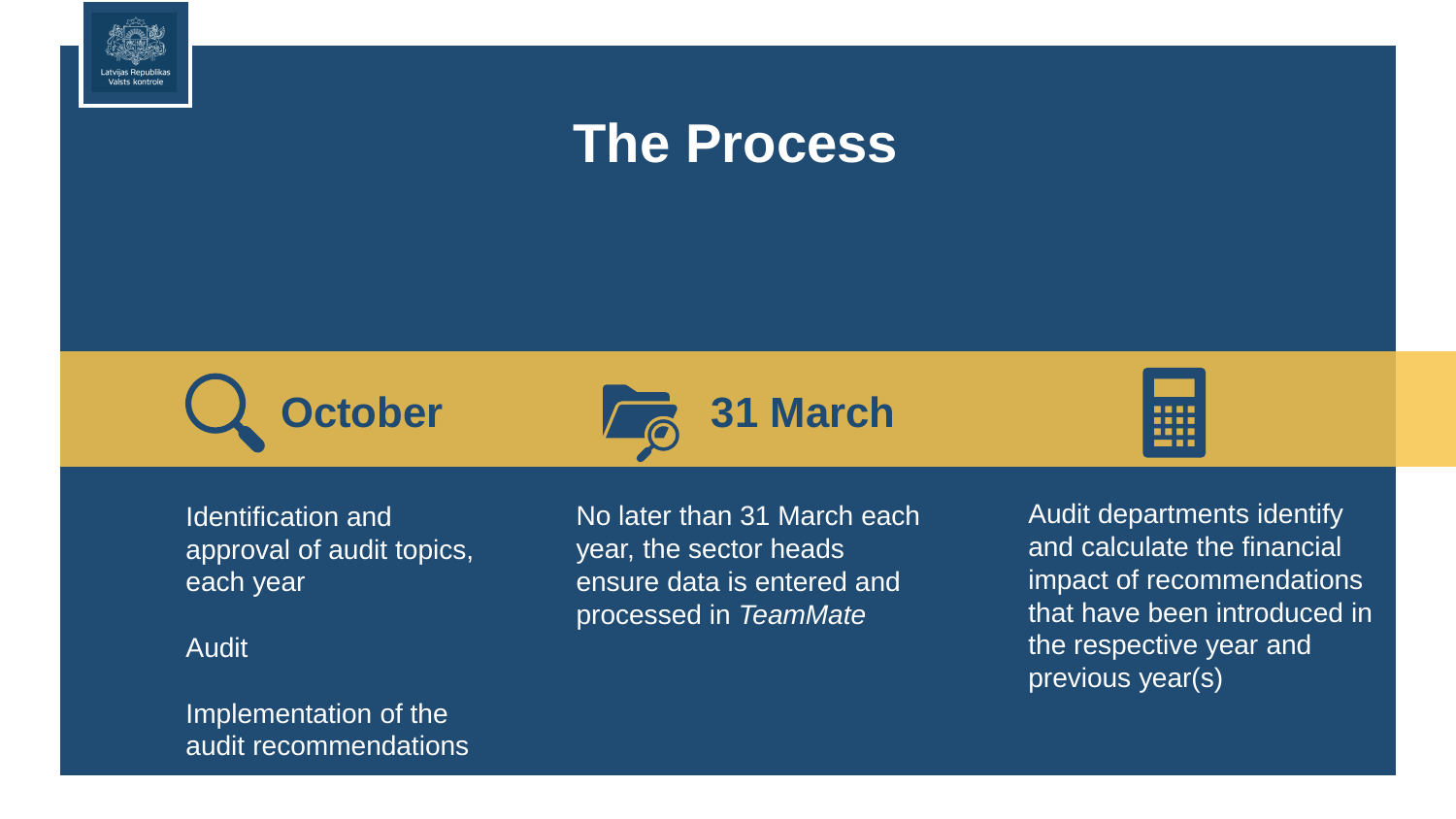





ts identify financial nendations troduced in ar and

Information is pooled from departments and collated by the Audit and Methodology **Department** 

The data is presented and approved by the Council of SAI Latvia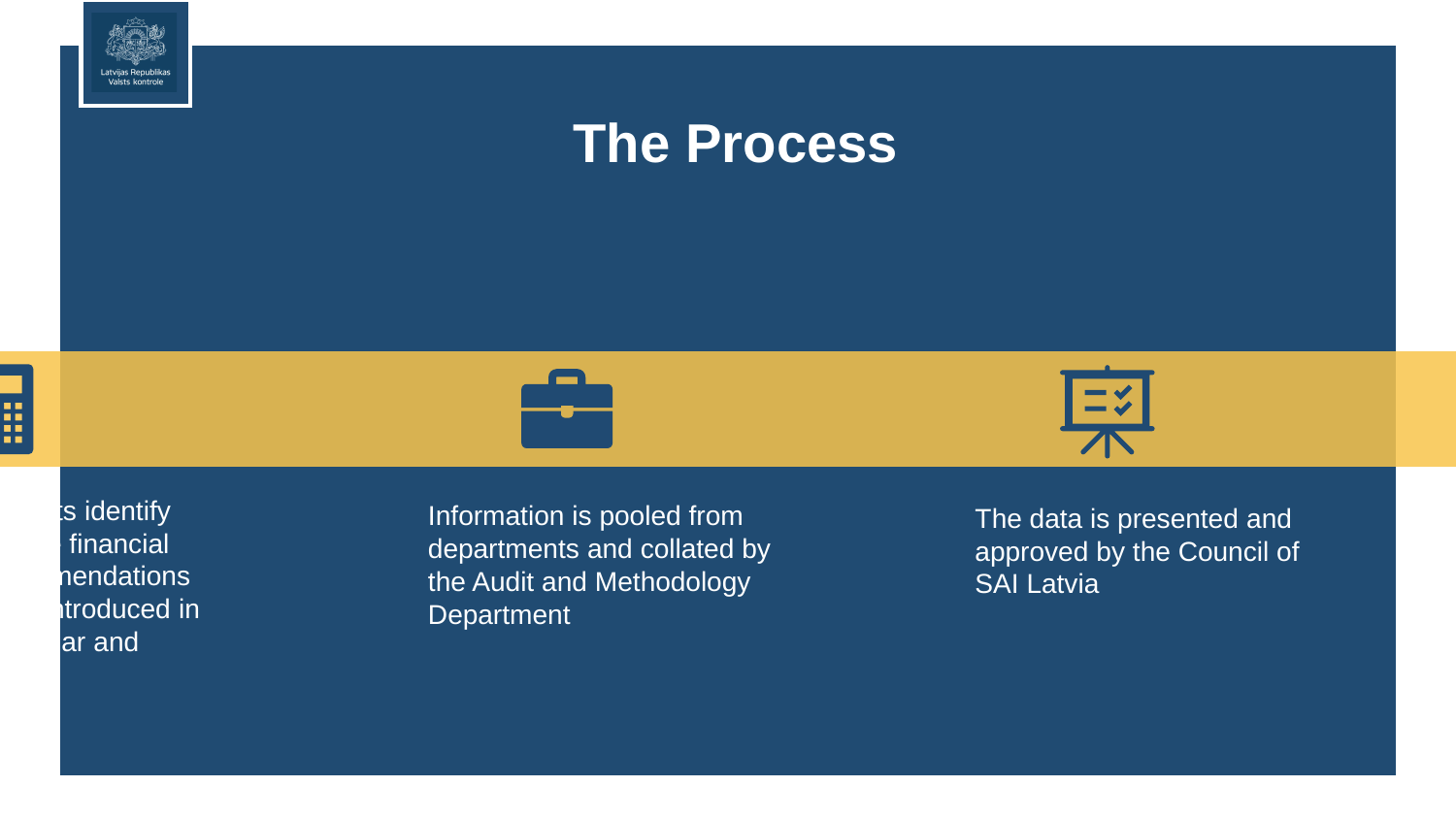





ented and Council of

In 2022, data from 2021 prepared on recommendations implemented which have a significant impact



Estimates are made by the auditor, reviewed and approved by the Council of SAI Latvia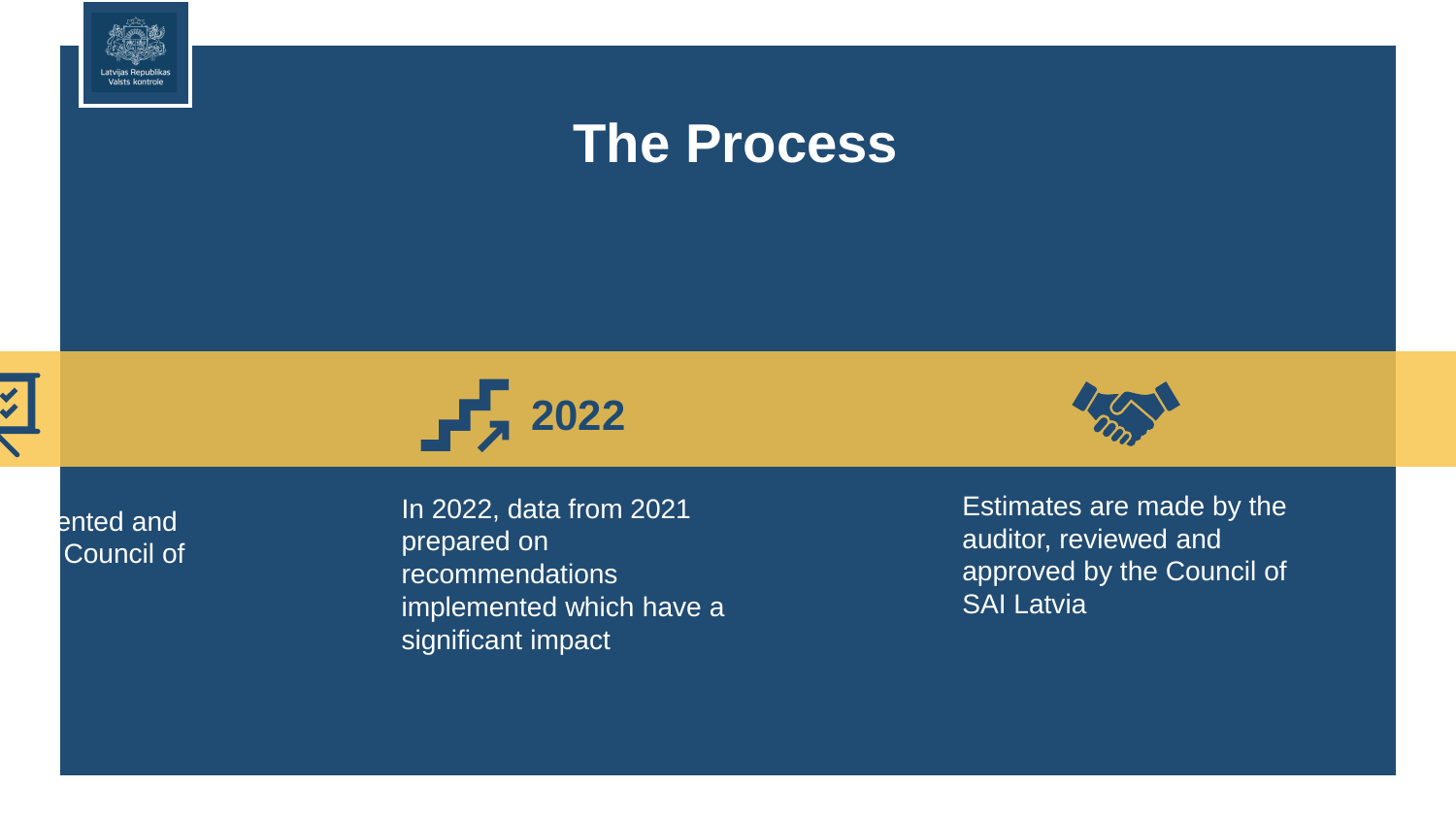





de by the and Council of

**In May 2022, impact is approved by the Council of SAI Latvia**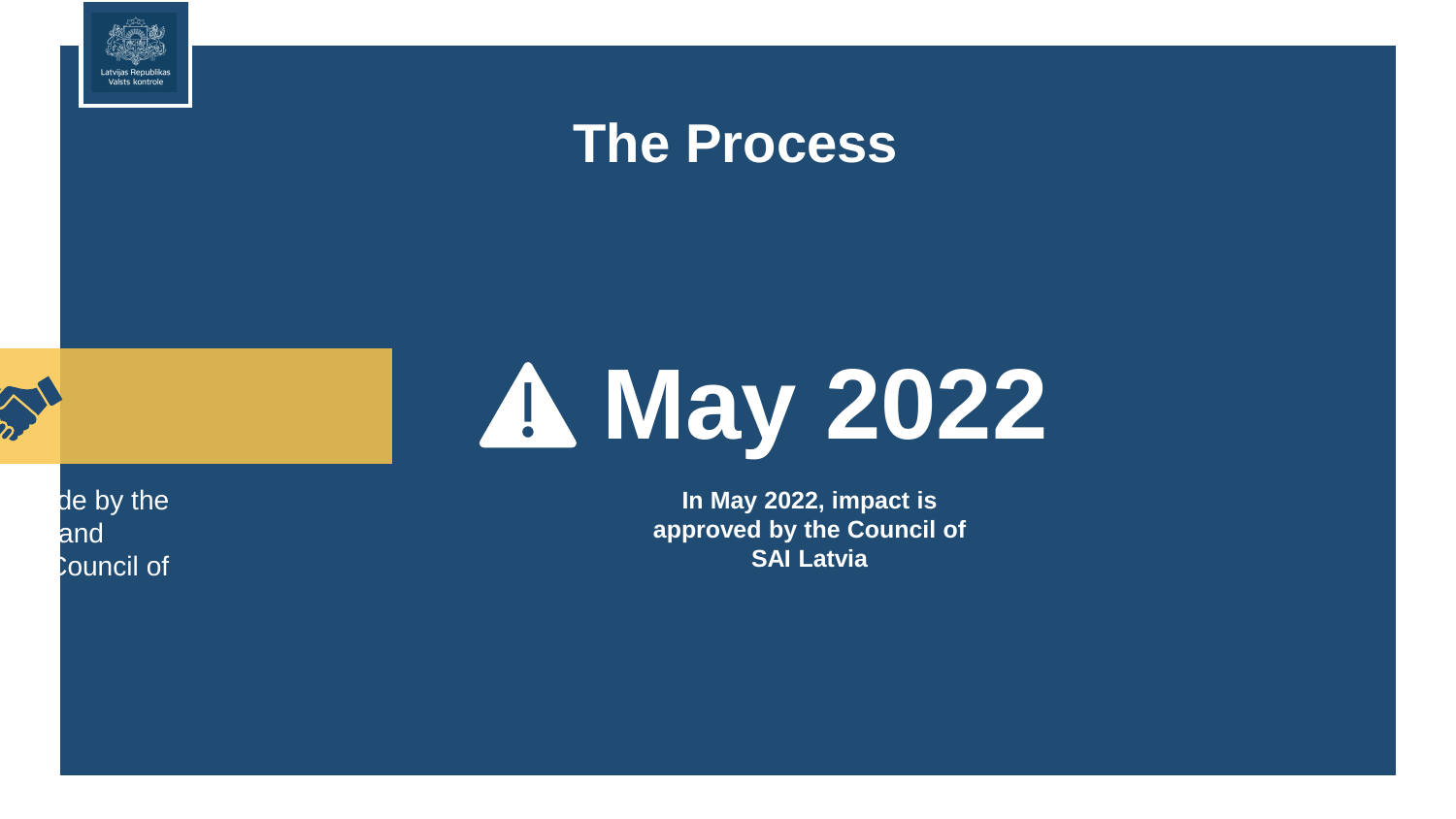### **Quantifiable impact indicator for the period of 2018-2021**

- $\triangleright$  Quantifiable impact for 2018-2021 was calculated at  $\epsilon$  110 300 710, including the impact achieved for citizens
- $\triangleright$  SAI Latvia's expenses  $\in$  26,4 mill.
- ➢ **Thus, the impact indicator is 1:4,2**

#### Data over the course of the Strategy period from 2018 - 2021:

| <b>Year</b>                                                              | 2018       | 2019       | 2020       | 2021       | For the period                                                                            |
|--------------------------------------------------------------------------|------------|------------|------------|------------|-------------------------------------------------------------------------------------------|
| <b>of</b><br><b>Number</b><br>implemented<br>recommendations             | 36         | 19         | 25         | 34         | The impact of each<br>recommendation is<br>attributed on<br>average to a 3-year<br>period |
| <b>Planned</b>                                                           | 1:1,5      | 1:1,7      | 1:1,9      | 1:2        | 1:2                                                                                       |
| <b>Actual</b>                                                            | 1:4        | 1:4,6      | 1:4        | 1:4,4      | 1:4,2                                                                                     |
| Proportion of the<br>impact which<br>benefits society (in<br>milj euros) | 16,15 mil. | 26,80 mil. | 18,95 mil. | 16,05 mil. | 77,95 mil.                                                                                |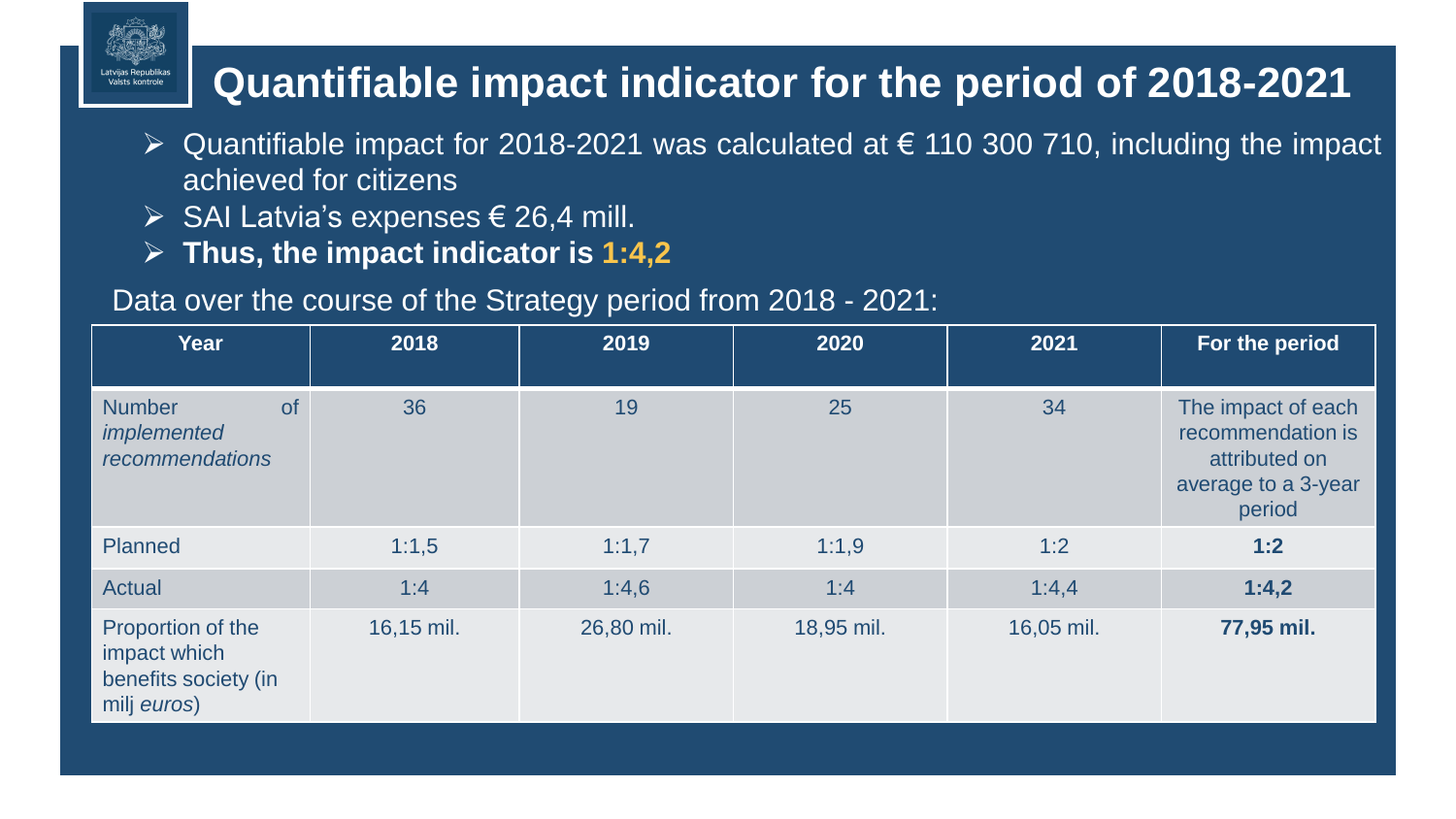

# **Types and examples of benefits**

#### **THREE MAIN AREAS OF BENEFITS:**

#### ➢ SAVINGS TO BUDGET

A recommendation to Riga City Municipality to evaluate the usefulness of the foundation "Riga.lv". Calculated impact in 2021 is  $\epsilon$  1.3 million

#### ➢ INCREASED REVENUE

A recommendation to State Revenue Service to evaluate the results of the Check lottery and decide on changes in the implementation of the lottery to achieve a better result. Preliminary impact on the state budget revenue is estimated around € 796,680 in 2021

#### ➢ CONSUMER BENEFITS

A recommendation to revise the cost of management arrangements for pension funds has the largest impact on the cost reduction of  $\epsilon$  15.4 million

**Description of types from 2021 Payment for services Process optimization Return of revenue to the budget Re-calculation of allowances Re-distribution of financing Review of costs Review of contract obligations Process review Termination of participation Price list revision Expropriation of real estate**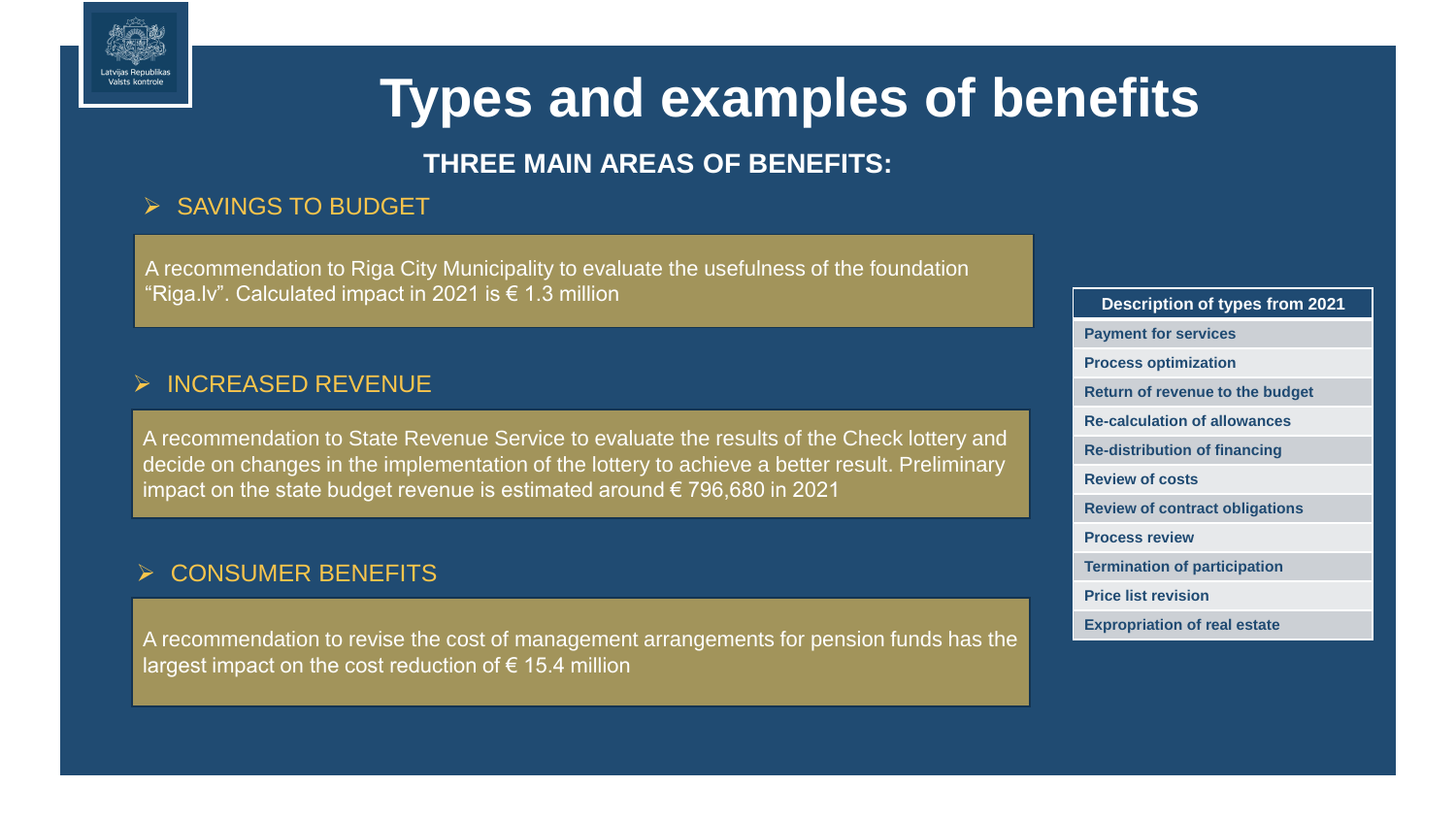

# **Example: Ministry of Economics**

**Audit «**The safety of buildings: are we doing enough?» (2020)



The safety of buildings: are we doing enough?



**RECOMMENDATION** (for MoE) → Identify the problems affecting the safety of commissioned buildings and choose the most appropriate solutions to eliminate the problems

**RESULTS** → MoE developed an action plan with solutions - one of them: a support program with a total funding of 31 mil. euro within which owners of multi-apartment residential buildings can receive a loan to improve the technical condition of the dwelling

**RECOMMENDATION** (for local and regional governments)  $\rightarrow$  to determine the condition of the apartment buildings under their management, to identify the investments necessary to ensure their technical condition, as well as to evaluate the economic efficiency of the investments

**RESULTS**  $\rightarrow$  the condition of the houses, the necessary investments and the relocation of inhabitants from 20 houses have been determined, thus preventing the risk to inhabitants' life and health. In several cases, works have been planned and already carried out to improve the technical condition of the apartment buildings, including those where significant non-compliances were observed during the audit

### **VISUAL MATERIAL: [VK Ēku drošums](http://intranet/Lists/SPIRK%20PREZENTCIJAS/Attachments/26/%C4%92ku%20Dro%C5%A1ums%20VK.pdf)**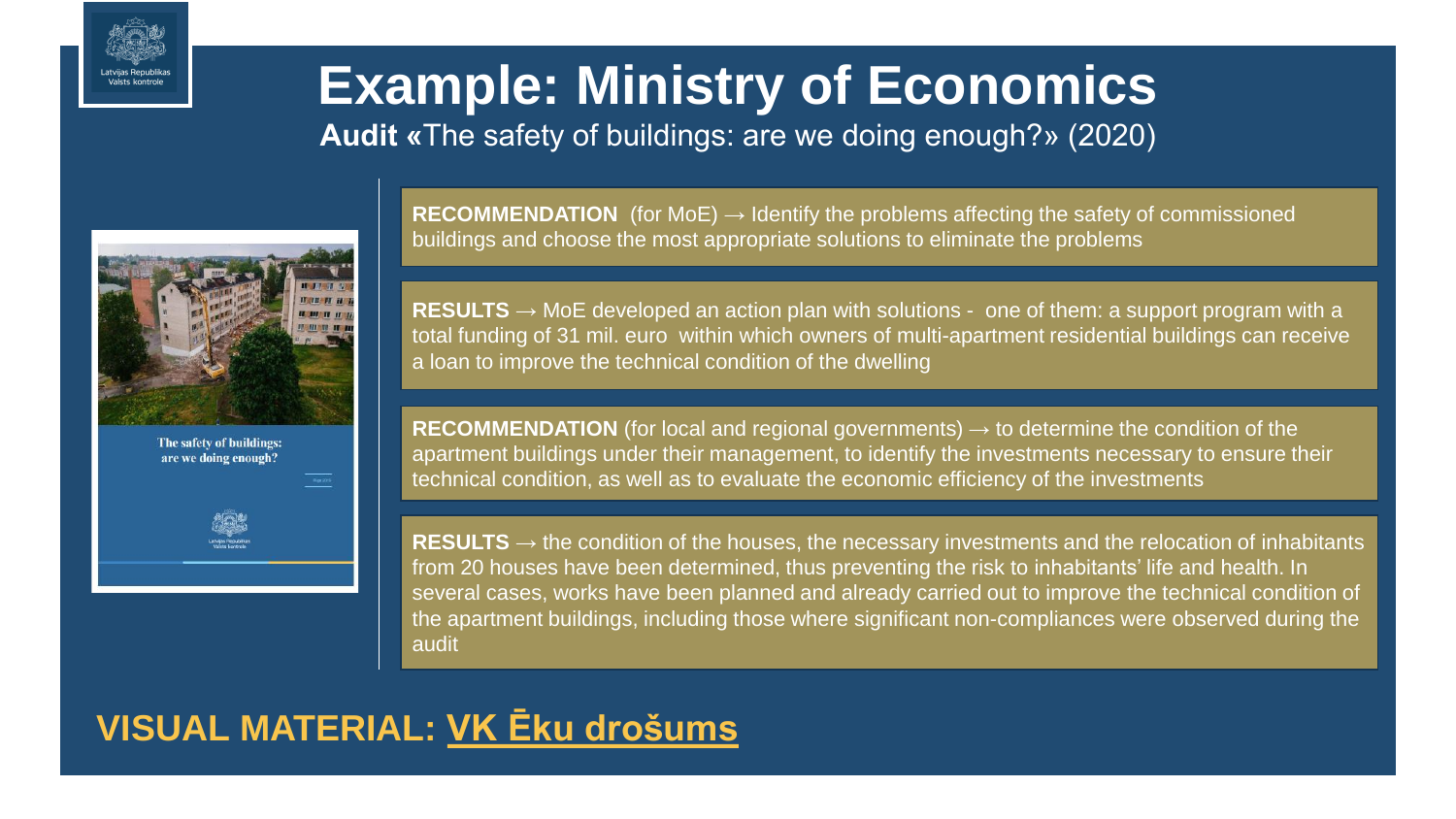

# **Example:Verification and validation of impact identified**

#### Valsts kontroles revīziju ieteikumu ietekmes atdeves rādītāja aprēķins par 2021.gadu

Atdeves rādītājs par 2021.gadu  $-1:4.4$ 

(aprēķinātā ietekme 2021.gadā 28 504 351 guro, kopējie Valsts kontroles izdevumi 2021.gadā pēc naudas plūsmas 6 503 241 guro)

Aprēķinā iekļautajiem 27 ieteikumiem (*kopsumma 2021.gadā – 27 298 481 <u>euro</u>)* ietekme tiks aprēķināta un attiecināta uz Valsts koptroles darbu arī takpmāk, savukārt astoņu ieteikumu (kopsumma 2021.gadā - 1 205 870 euro) ietekmes aprēķins noslēdzas ar 2021.gadu.

|                             |                         |                                                                                                                                                     |                 | <b>Ietekme</b>                                                                                                                                                                                                                                                                                                 | Finanšu ietekme   |                          | <b>Ieguvums</b>           | Vai pārejoša                                 |                                        |
|-----------------------------|-------------------------|-----------------------------------------------------------------------------------------------------------------------------------------------------|-----------------|----------------------------------------------------------------------------------------------------------------------------------------------------------------------------------------------------------------------------------------------------------------------------------------------------------------|-------------------|--------------------------|---------------------------|----------------------------------------------|----------------------------------------|
|                             | <b>Sektors</b>          | Revīzija                                                                                                                                            | Nr.             | <b>Ieteikums</b>                                                                                                                                                                                                                                                                                               | 2021.gadā.<br>awa | izmaksu<br>samazinājums  | ienēmumu<br>palielinājums | iedzīvotājiem<br>(vai sabiedrības<br>grupai) | uz 2022.gadu?<br>$(i\bar{a}/n\bar{e})$ |
|                             | 3.RD<br>1.sektors       | Revīzija Nr. 2.4.1-10/2016 "Valsts<br>politikas efektivitāte pensiju sistēmas<br>ilgtspējas nodrošināšanai"                                         | $\overline{11}$ | Labklajības ministrijai pārskatīt Pensiju 2.līmeņa<br>līdzekļu pārvaldīšanas izmaksu aprēķināšanas kārtību                                                                                                                                                                                                     | 15 400 000        |                          |                           | 5400000                                      | jā                                     |
|                             | 4.RD<br>3.sektors       | Revīzija Nr. 2.4.1-12/2018 "Rīgas pilsētas<br>pašvaldības piešķirto dotāciju biedrībām<br>un nodibinājumiem likvanība un<br>lietderība"             | 26              | Rīgas pilsētas pašvaldībai veikt turpmākās dalības<br>nodibinājumā "Riga.lv" lietderības izvērtējumu                                                                                                                                                                                                           | 1321480           | 1321480                  |                           |                                              | iā                                     |
|                             |                         |                                                                                                                                                     | 27              | [jauns] Rīgas pilsētas pašvaldībai veikt turpmākās<br>dalības nodibinājumā "Rīgas Tūrisma Attīstības<br>Birojs" lietderības izvērtējumu                                                                                                                                                                        | 2890387           | 2890387                  |                           |                                              | jā                                     |
| <b>Audit recommendation</b> |                         | Revīzija Nr. 2.4.1-14/2019 "Par Finanšu<br>ministrijas 2019.gada pārskata<br>sagatavošanas pareizību"                                               | 28              | [jauns] Valsts ieņēmumu dienestam izvērtēt Čeku<br>loterijas rezultātus un lemt par izmainām loterijas<br>īstenošanā labāka rezultāta sasniegšanai                                                                                                                                                             | 798 680           | $\overline{\phantom{0}}$ | 798 680                   |                                              | iā                                     |
|                             | <b>RMD</b><br>1.sektors | Revīzija Nr. 2.4.1-34/2015 "Par Latvijas<br>Republikas 2015.gada pārskatu par valsts<br>budžeta izpildi un par pašvaldību<br>budžetiem <sup>®</sup> | 34              | VID izveidot muitas deklarāciju datu atbilstības<br>pārbaužu atlases procesu, kurš balstīts uz muitas<br>deklarācijā deklarētajiem darījumiem piemītošajiem<br>nodokļu nenomaksāšanas riskiem, un datu atbilstības<br>pārbaudes veikt muitas deklarācijām ar lielāko<br>iespējamo nodokļu nenomaksāšanas risku | 1 169 973         | ٠                        | 1 169 973                 | $\overline{\phantom{a}}$                     | iā                                     |
|                             | $\sim$                  | $\cdots$                                                                                                                                            | $\cdots$        | 1.1111                                                                                                                                                                                                                                                                                                         |                   | .                        | .                         | .                                            |                                        |
|                             |                         |                                                                                                                                                     |                 | Kopā                                                                                                                                                                                                                                                                                                           | 28 504 351        | 9554585                  | 2903596                   | 16 046 170                                   |                                        |
|                             |                         |                                                                                                                                                     |                 |                                                                                                                                                                                                                                                                                                                |                   |                          |                           |                                              |                                        |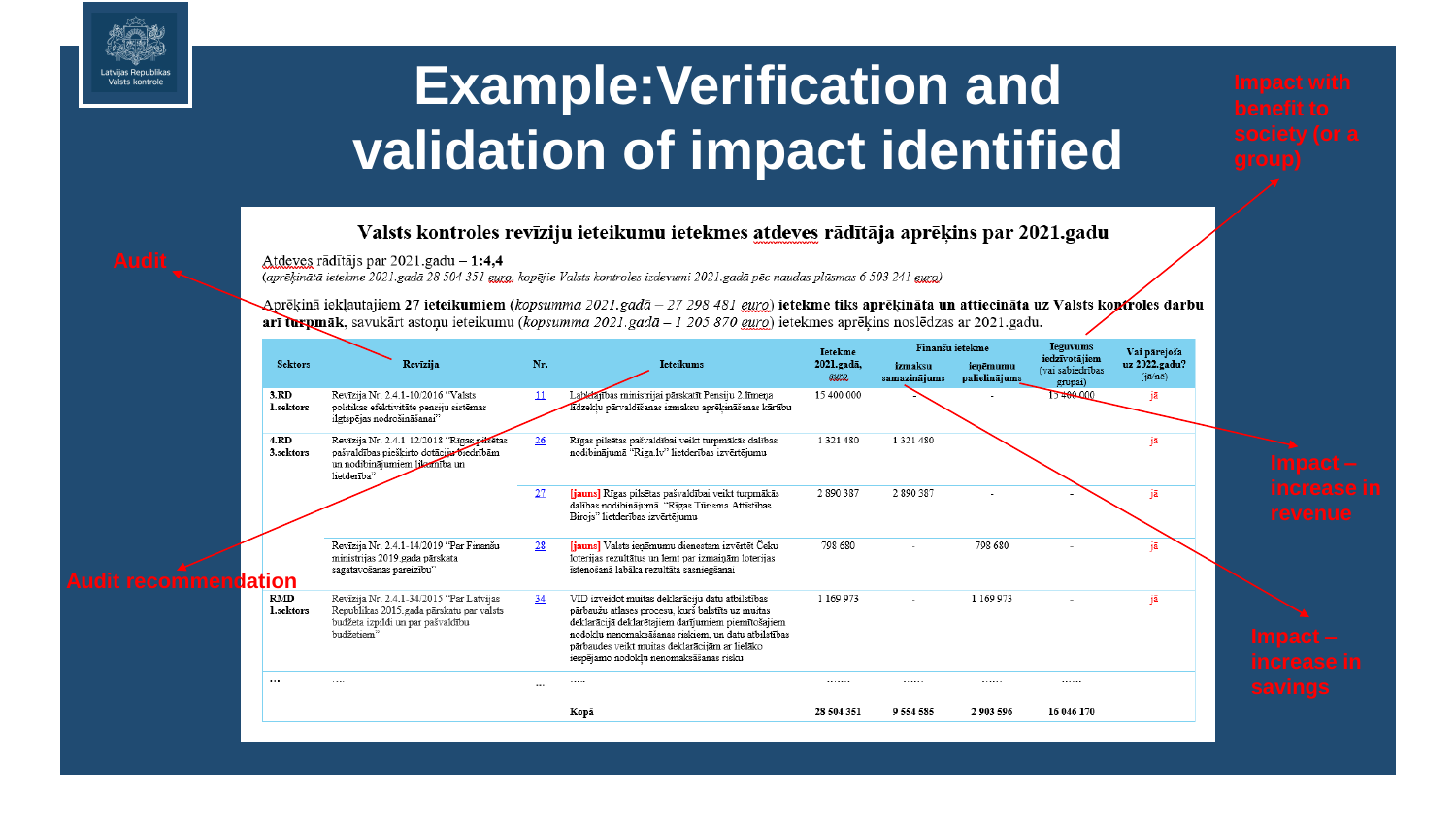

Latvijas Republikas Valsts kontrole

Skanstes iela 50, Rīgā, LV-1013 Tālrunis: 67017500 E-pasts: pasts@lrvk.gov.lv FB/Twitter: @VKontrole

> 50 55

#### Thank you! Any questions?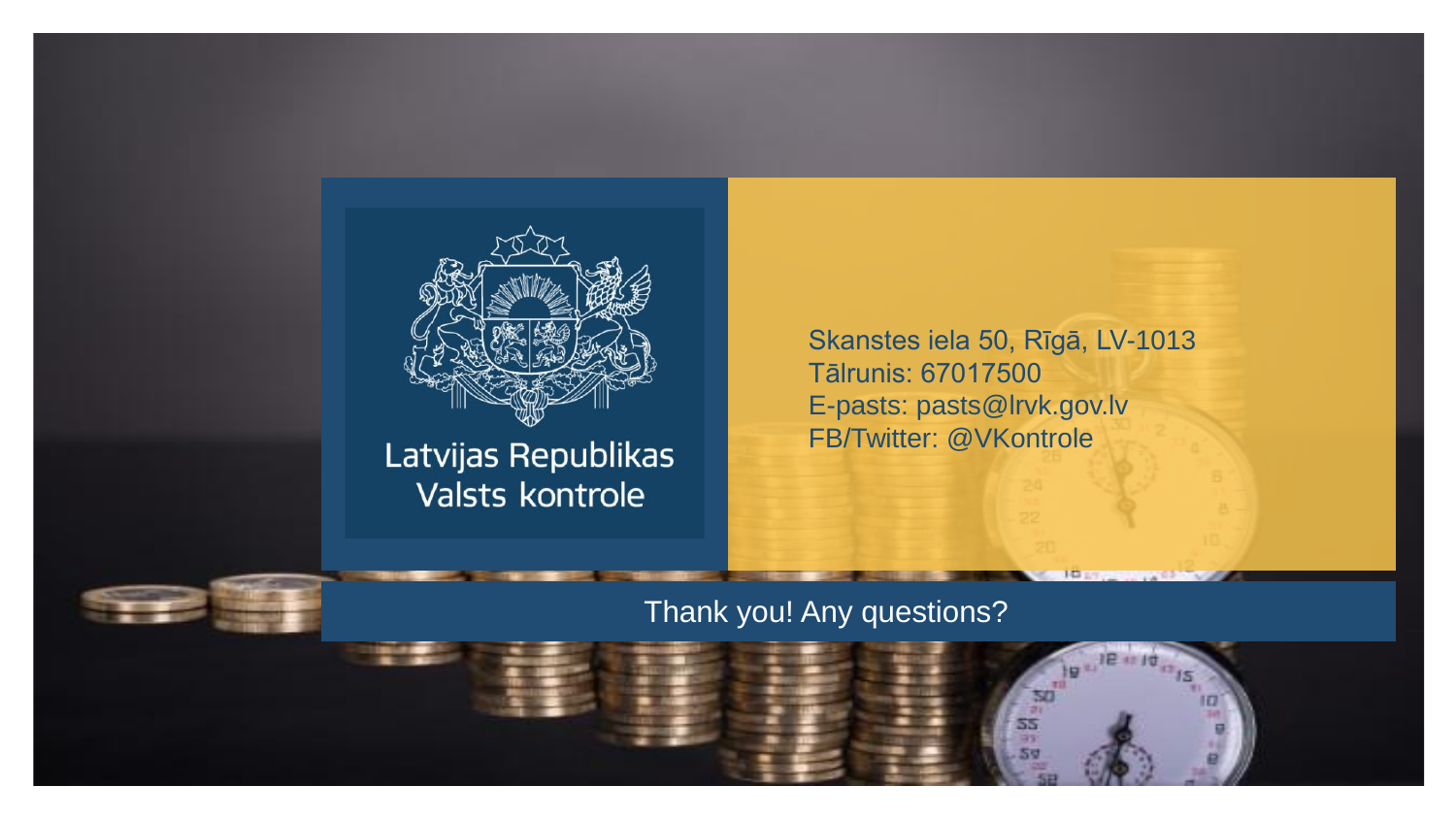### **Other contributions, if of interest**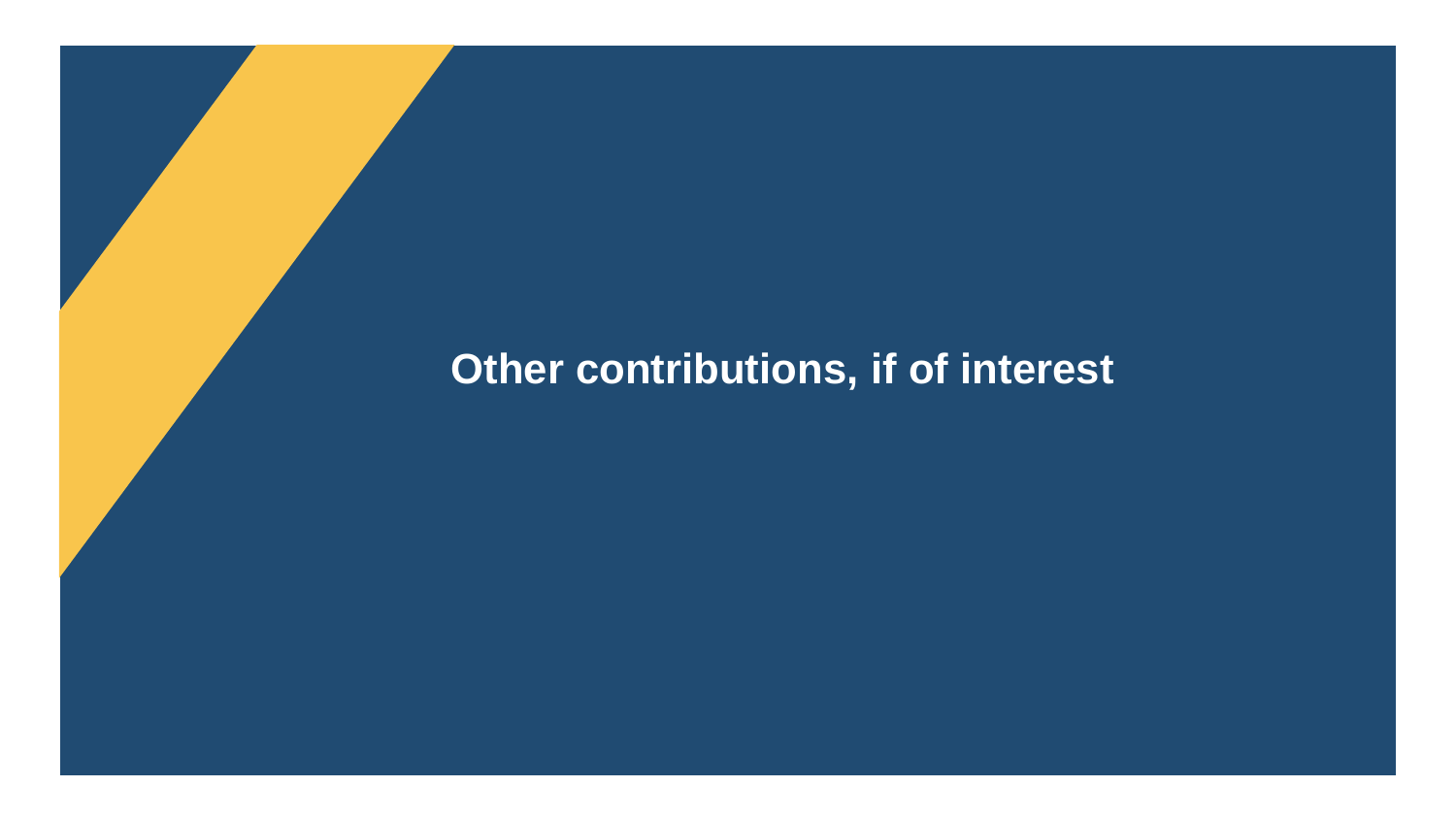*Active parliament involvement is needed to achieve the recommendations results*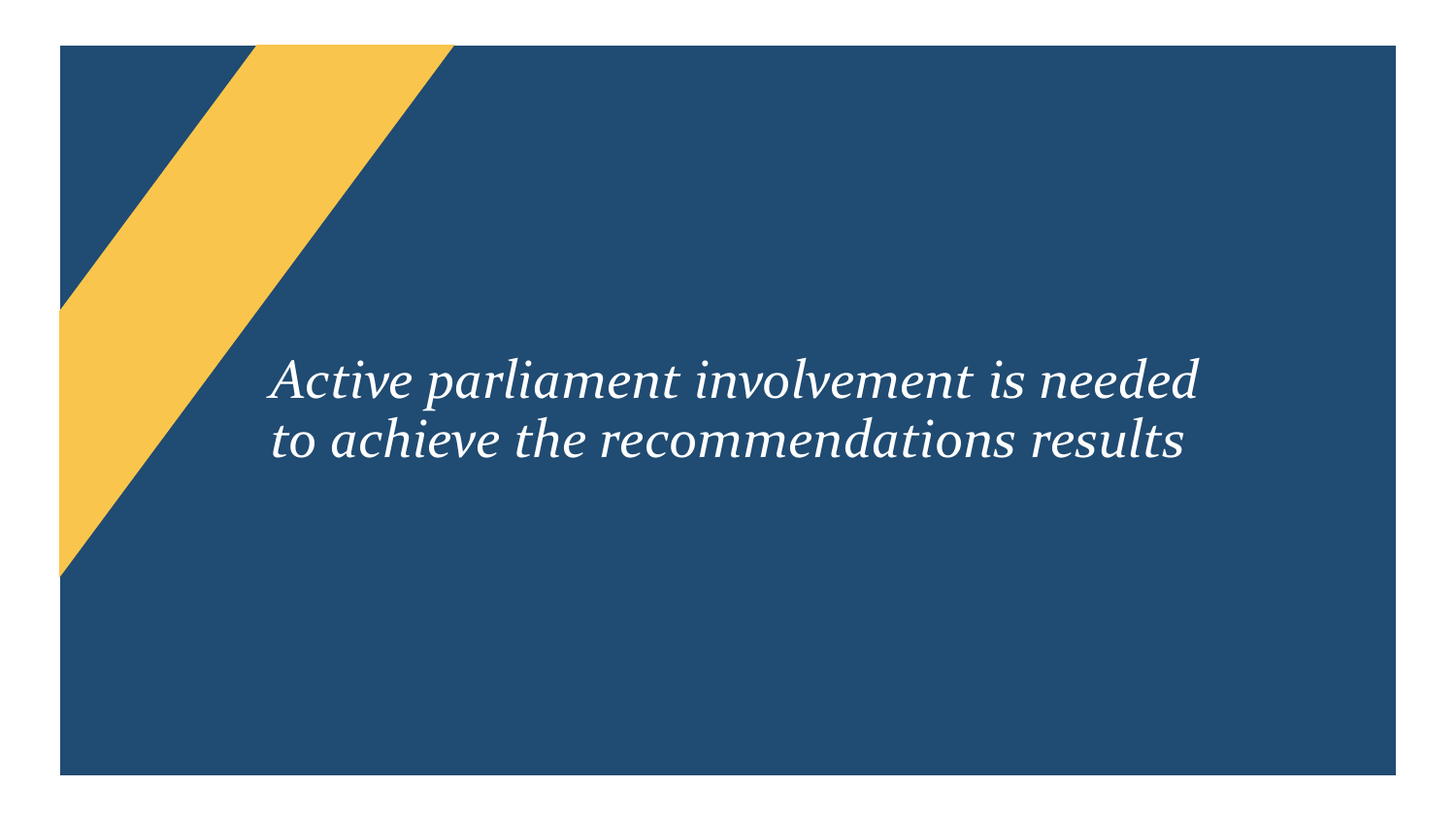

### Forms and frequency of relations with the parliament

The main counterpart for the State Audit Office

**Public Expenditure and Audit Committee (PEAC)**



visits each week



meetings in 2020 (45 with the PEAC)

**DISCUSSION THEMES**

Audit reports

Reports on implementation

of audit recommendations Reports on implementation of audit recommendations

Strategic and organizational initiatives / issues proposed by the State Audit **Office** 

Non-audit products, e.g. discussion papers

**Legislative** initiatives, draft modification of laws

Initiatives of the Parliamentary **Committees**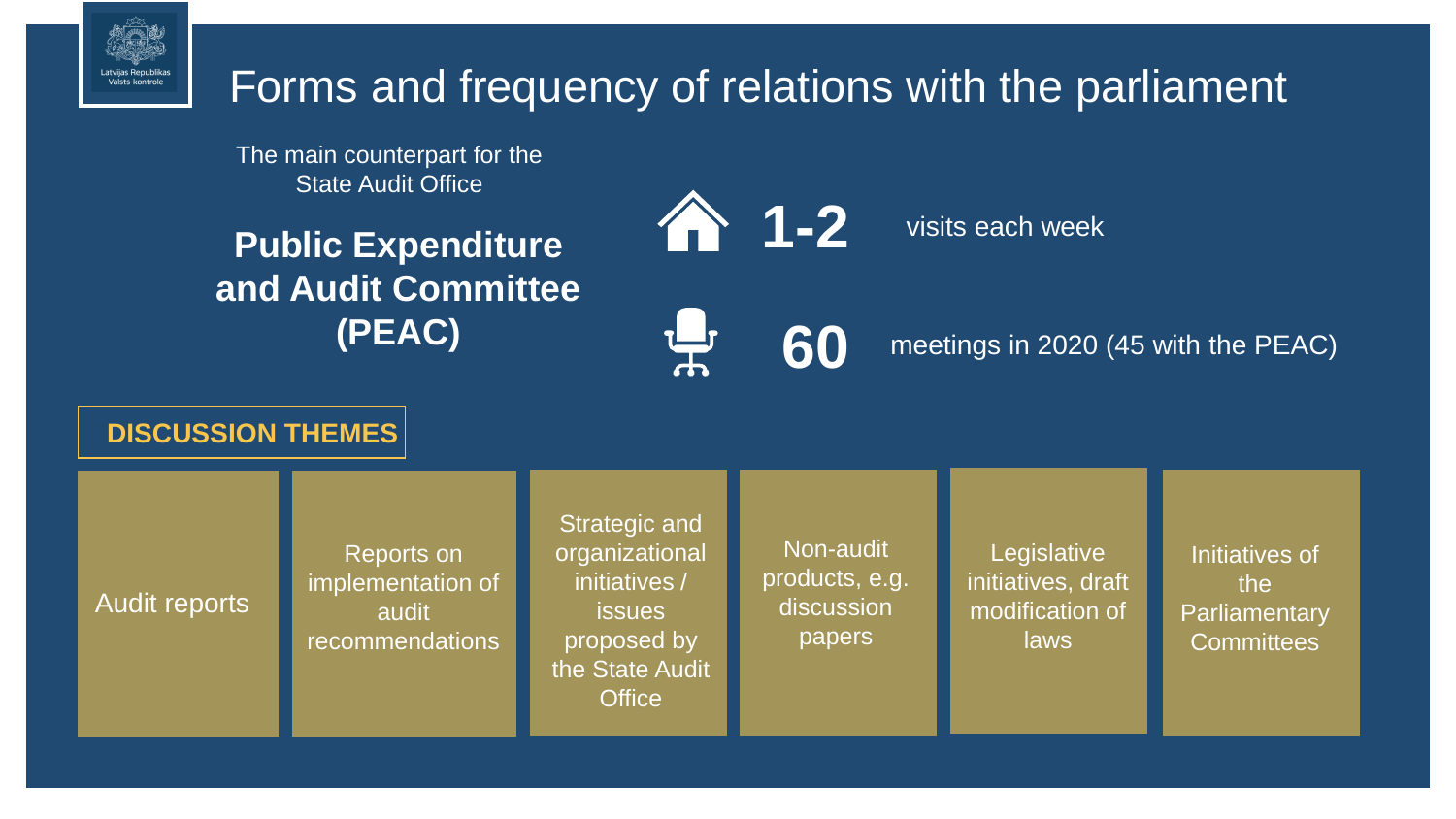

## Audit reports and opinions

| - |
|---|
|   |
|   |
|   |
|   |

Audit reports submitted to and reviewed by the PEAC

- $\checkmark$  Report / opinion on the Annual Consolidated Financial Statement of the State
- $\checkmark$  All financial audit reports / opinions
- $\checkmark$  All compliance and performance audit reports

On a number of occasions audit reports are reviewed in joint meetings of the PEAC and other Committees

#### **Agenda of meetings include:**

| Œ                            |  |
|------------------------------|--|
| r.<br><b>Service Service</b> |  |
| a.<br>۳                      |  |

 $\checkmark$  State Audit Office's presentation  $\checkmark$  reflections by audited entities reflections by NGOs, academia, experts

- inquiries by MPs
- ✓ debate



- $\checkmark$  Sets deadlines for audited entities to report on implementation of the State Audit Office's recommendation
- $\checkmark$  May add its own recommendations to be implemented by audited entities
- $\checkmark$  Sets deadlines for the State Audit Office on providing assessment (view) on completeness of implementation of recommendations by audited entities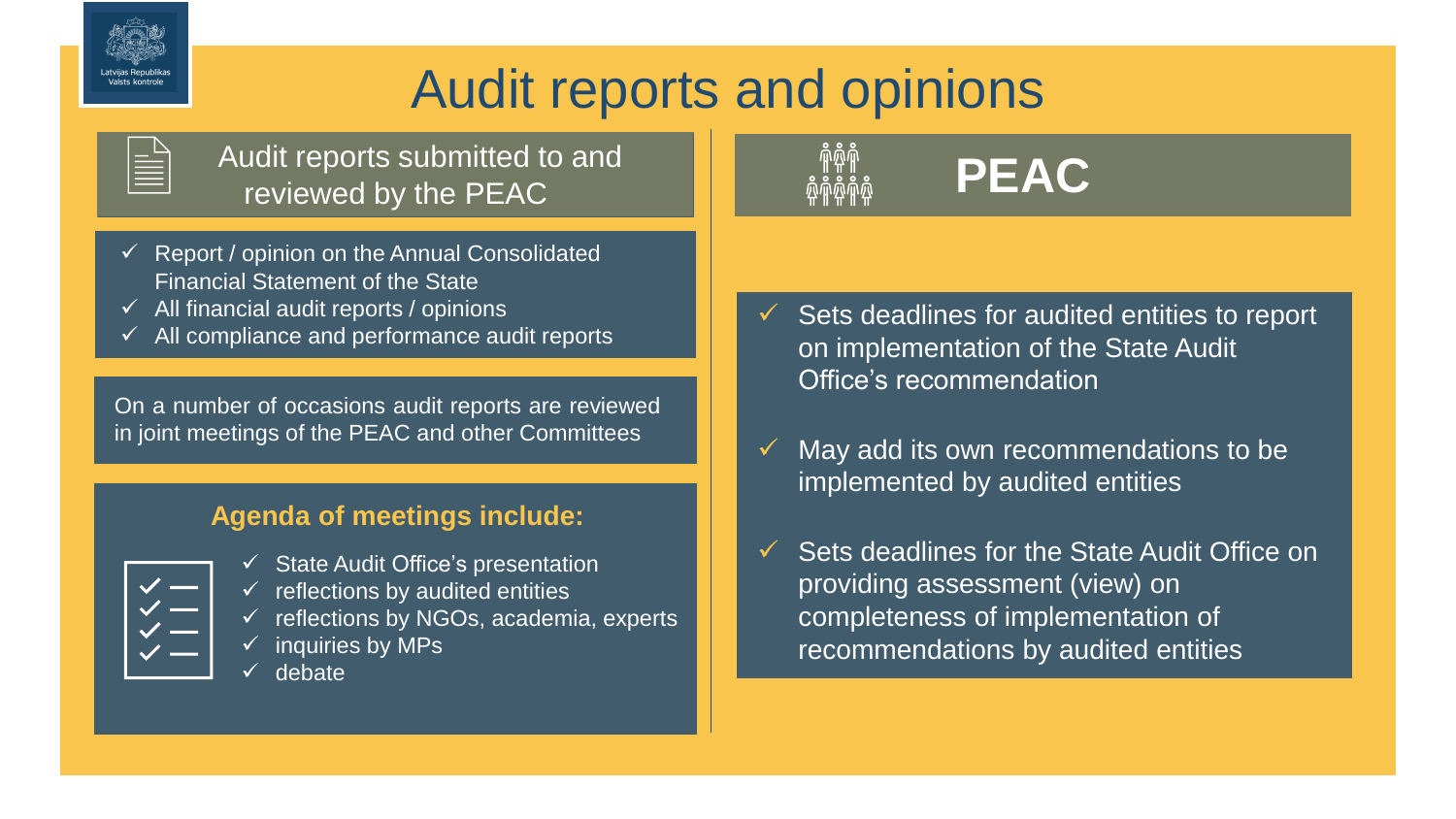

## Joint monitoring of recommendations

Progress' reports of auditees on implementation of recommendations submitted to and reviewed by the PEAC



Generally, one meeting devoted to recommendations from each audit

Progress' reports are drafted by audited entities within the deadlines and submitted to both – PEAC and State Audit Ofifce

Progress' reports are reviewed by State Audit Office (implementation status – 'classified') and assessments submitted to the PEAC

On a number of occasions 'progress' reports are reviewed in joint meetings of the PEAC and other **Committees**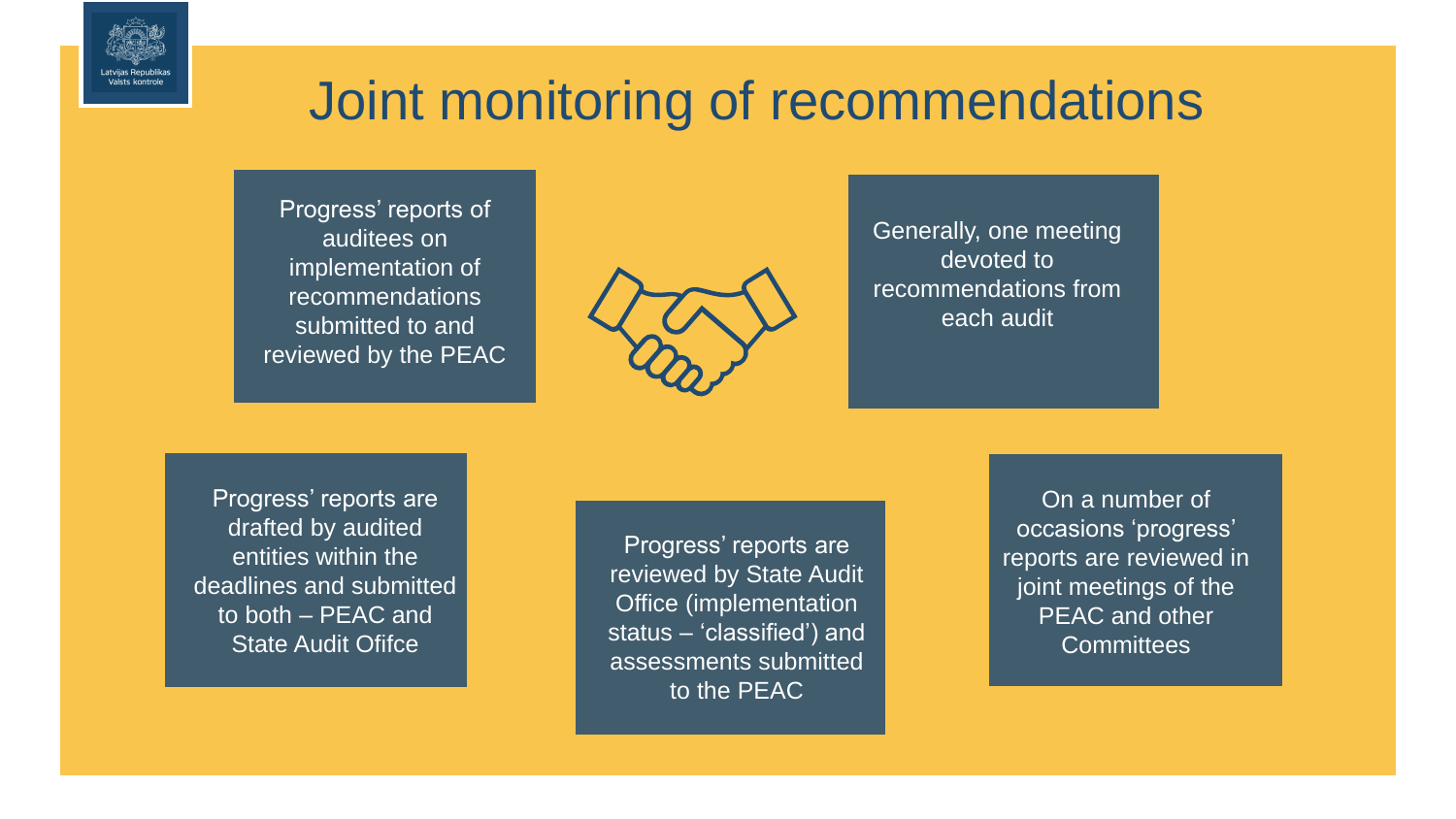*Constructive relations between the SAIs and the audited entity increase the rate of successful completion*